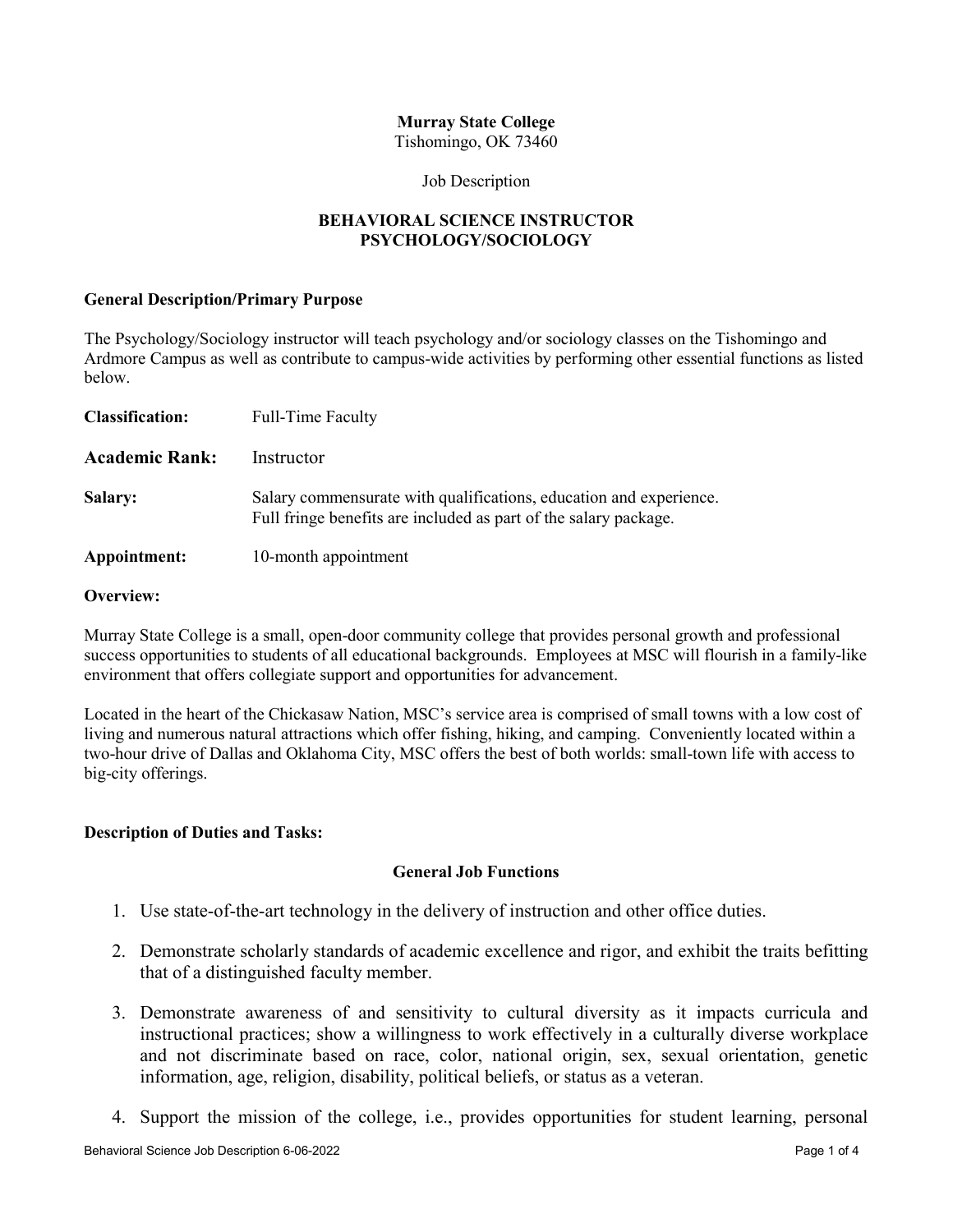growth, professional success, and community enhancement.

- 5. Maintain a positive attitude of service toward students, co-workers, and others.
- 6. Promote and support service-learning activities.
- 7. Develop and use assessment of student learning methods in the classroom setting and contribute to campus-wide assessment projects.
- 8. Maintain in coordination with other department faculty (full-time and adjunct) an up-to-date, complete, and well-organized syllabus for each course as set forth by the Vice President for Academic Affairs.
- 9. Develop and maintain curricula that appropriately reflect current knowledge in the discipline.
- 10. Cooperate with departmental faculty in the selection of textbooks and teaching materials.
- 11. Include a writing component in each course and encourage students to utilize tutoring services.
- 12. Incorporate the use of the MSC Library and Student Success Center in all courses and make recommendations for library purchases.
- 13. Support the President's Scholars Program.
- 14. Participate in Professional Development.
- 15. Perform other duties as may be assigned/required by supervisors.
- 16. To meet objectives of virtual work-related situations and/or extended periods when working from home, all faculty and staff must have access to 24/7 reliable off-campus Internet.

#### **Specific Job Functions – Faculty Member:**

- 1. Teach a minimum course load of 15 credit hours per Spring and Fall semester, or equivalent, in courses that may include, but are not limited to courses in Introductory Psychology, Developmental Psychology, Personality Theories, Social Psychology, Psychology of Adjustment, Marriage and Family Relationships, Cultural Diversities as well as other related courses.
- 1. Teach assigned courses in accordance with catalog descriptions, based on approved syllabi, and aligned with equivalent courses at our regional peer institutions.
- 2. Work with other faculty teaching similar courses to maintain curricular consistency across sections on both the Ardmore and Tishomingo campuses.
- 3. Maintain and revise official syllabi every semester.
- 4. Work closely with other math faculty to develop, access, and maintain all transitional math courses and corequisite math courses.
- 5. Enter assessment data into Taskstream at the end of every semester.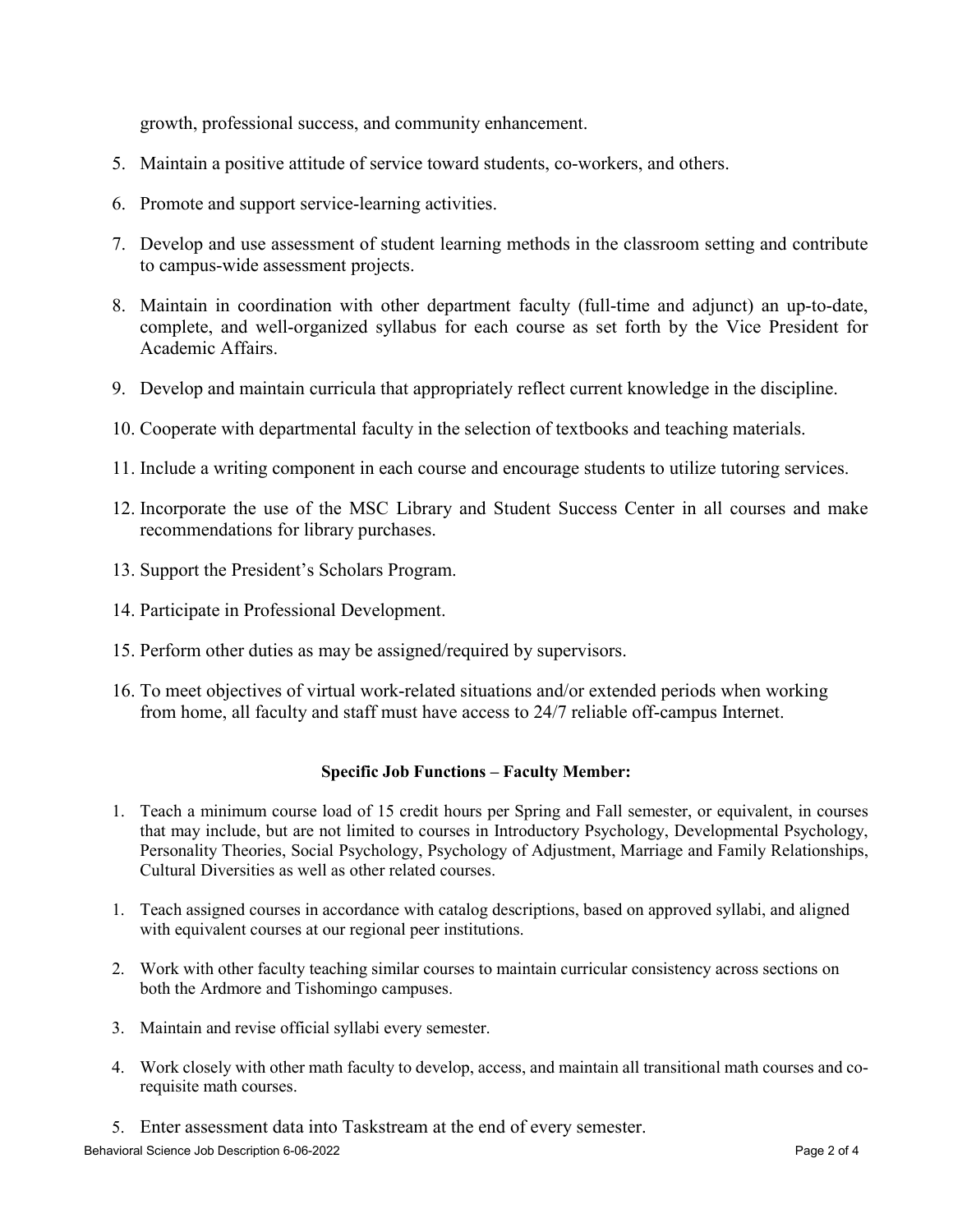- 6. Maintain professionalism as described in the MSC Faculty handbook.
- 7. Work with mathematics faculty to develop and maintain curricula that appropriately reflect current knowledge in the discipline, including the impact of cultural diversity issues on course content and instructional practices.
- 8. Upon employment the successful candidate must complete mandatory NIMS (National Incident Management System) training modules, IS-100 HE and IS-700a, through the Department of Homeland Security as directed by the MSC administrative staff and campus police.

### **Required Knowledge, Skills, and Abilities:**

Individuals must possess these kinds of knowledge, skills, and abilities or be able to explain and demonstrate that they can perform the essential functions of the job, with or without reasonable accommodations, using some other combination of skills and abilities.

# Ability to:

- 1. Demonstrate a deep understanding of germane subject matter that goes well beyond the introductory textbook level.
- 2. Experience and/or training in the use of state-of-the-art technology in the delivery of instruction, including but not limited to the Internet and Zoom.
- 3. Develop critical thinking exercises and well-organized lectures.
- 4. Communicate clearly and effectively to students in online courses.

#### **Hours:**

Generally, forty hours a week on campus or virtually as assigned by the Dean. Position and responsibilities may require multiple campus assignments as well as varied time and delivery methods. Other professional activities can be scheduled in accordance with college policy and in cooperation with the Department Chair and the Vice President for Academic Affairs.

### **Qualification Standards:**

1. **Minimum Educational Qualifications:** A Master's degree in Psychology or Sociology or related field of study with a minimum of 18 graduate hours in Psychology or Sociology.

### 2. **Preferred Experience:**

- a. Minimum of one-year successful teaching experience at either the high school or college level.
- 3. **Professionalism:** Faculty at MSC are expected to demonstrate dedication to teaching and to showing professional competence, integrity, and enthusiasm in the performance of all responsibilities.
- 4. **Image:** MSC employees are expected to maintain a neat, well-groomed, and professional image at all times while performing their responsibilities. All faculty must follow the departmental dress code.